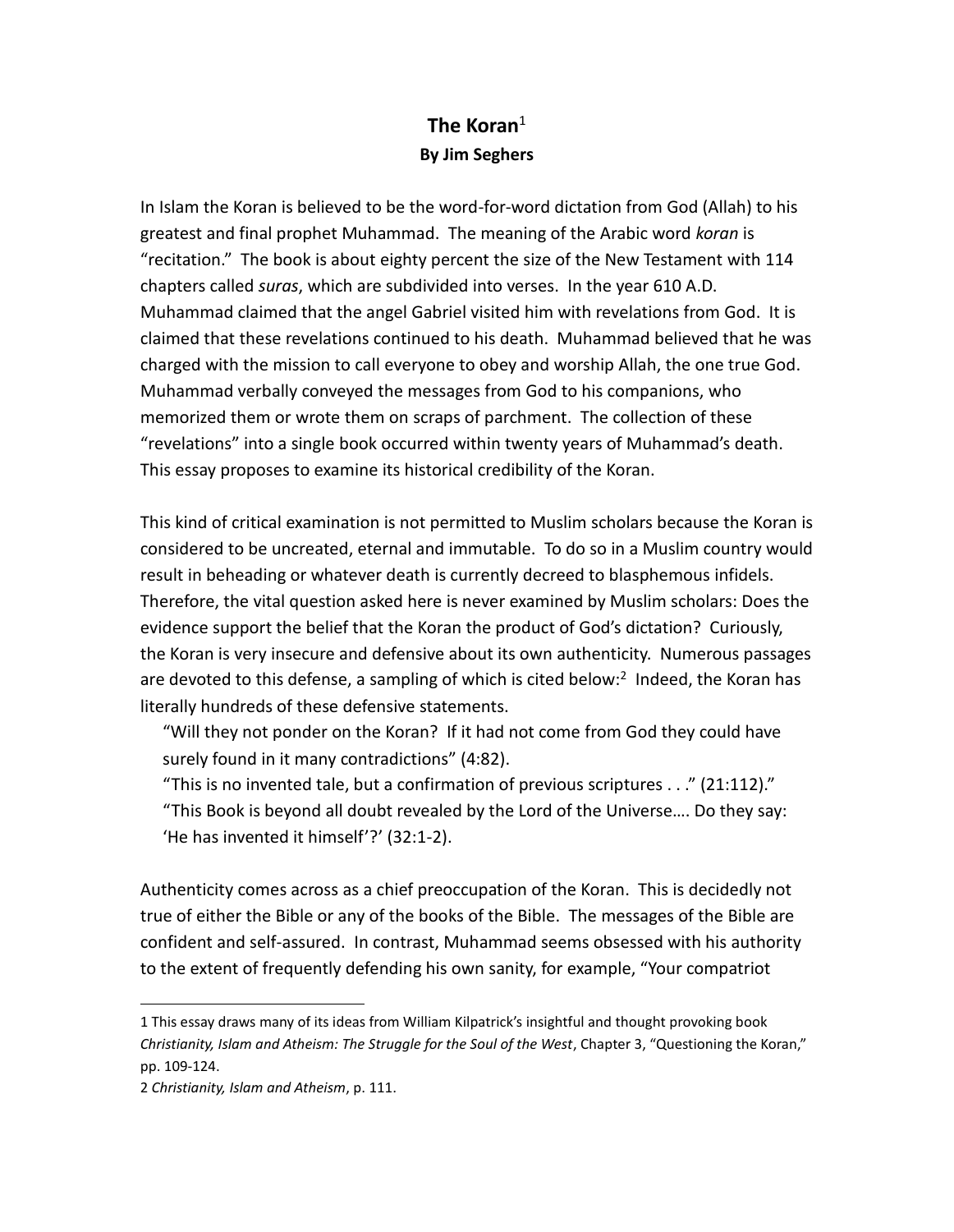[Muhammad] is not mad" (81:21). Serge Trifkovic concluded that the Koran "looks, feels, and sounds like a construct entirely human in origin and intent, clear in its earthly sources of inspiration and the fulfillment of the daily needs, personal and political, of its author."<sup>3</sup>

Clearly, Muhammad's frequent claim that his revelations were authentic does not establish that claim, especially when no one witnessed his revelations nor was his claim supported by miracles. Muslims often cite as a proof of authenticity, the claim that the Koran is a literary masterwork far beyond the capabilities of the illiterate prophet. The Koran itself makes a similar claim: "If you doubt what We have revealed to Our servant, produce one chapter comparable to it" (2:23).

It is true that in the Koran there are some beautiful flashes of poetry as well as some lyrical passages describing God's creation. However much of the Koran is tedious, repetitive, and didactic. In short, it falls far short of great literature. One might object, 'Well there are parts of the Bible that are tedious, repetitive, and didactic.' That is true, but the Bible never claims to be the word-for-word dictation from God. Men wrote the books of the Bible inspired by God, but that does not imply that they wrote in a divine style. Therefore, the literary merit of the Bible is not a critical issue.

Furthermore, even Arabic scholars admit that the Koran contains grammatical errors. As for its poetic passages, they resemble the poetry of Umayya iba Abi al-Salt, who was a contemporary of Muhammad. Its prophetic passages merely echo the Old Testament. In spite of the claim of its direct divine authorship, the Koran does not transcend ancient literary forms, and it fails to match the literary skill of ancient human authors. This leads to the following question: How is it conceivable that human authors are able to express themselves more eloquently than God himself?

There is, however, a more profound question. What does the Koran have to reveal? The honest answer is, very little that is new. When examined critically and objectively the Koran appears to have borrowed the substance of its ideas from the Old Testament, the Talmud, apocryphal Christian writings, and the literary works of Zoroastrians and Hindus. The charge that Muhammad's prophecies were nothing more than hand-me-downs was a criticism voiced from the beginning of Muhammad's career. This complaint is even recorded in the Koran: "Whenever Our revelations are recited to them, they say: 'We

 $\overline{a}$ 

<sup>3</sup> *The Sword of the Prophet: Islam, History, Theology, Impact on the World*, p. 82.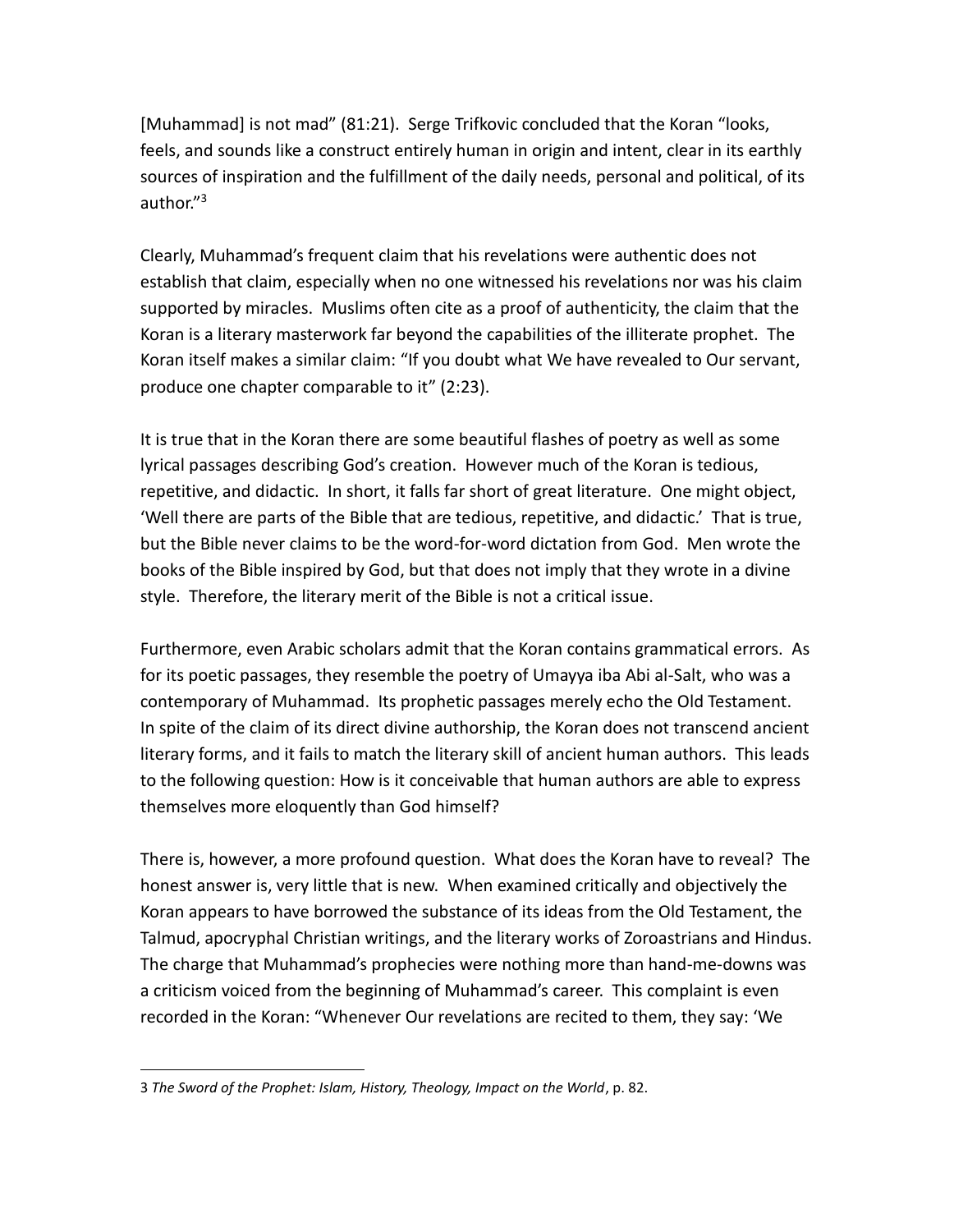have heard them (before). If we wished, we could say the like. They are but fables of the ancients'" (8:31).

The Koran stresses that God is one and the necessity of obedience to his will, but this was hardly a new revelation. The only new revelation is the unsubstantiated claim that Muhammad is the latest, greatest and last prophet. Therefore, he ought to be believed and obeyed. The Koran does give rules for prayer, fasting, charity, dealing with other tribes, and the relations with ones wives. Once again, there is nothing significantly new here that distinguishes it from existing practices of the period.

In addition to its lack of originality, the Koran is utterly lacking in coherence. There is no beginning, middle, and end because the chapters are arranged from the longest to the shortest. Not only does this make it impossible to establish a chronological order, but often there is no logical connection between paragraphs. Apparently, Allah did not find it necessary to connect his thoughts.

It's amusing to consider the creative way one Muslim apologist defends the Koran's discontinuity: "The Qur'an is like a montage of different images or a kaleidoscope, in which different elements recur but in different arrangements."<sup>1</sup> However, Thomas Carlyle's evaluation is quite different: "A wearisome confused jumble, crude, incondite; endless iterations, long-windedness, entanglement; most crude, incondite;- insupportable stupidity, in short!"<sup>5</sup>

Jesus never claimed to be a prophet. He claimed to be the culmination of all prophecies. Muhammad stated that Christ was a great prophet in a line of prophets leading up to the greatest of all the prophets, Muhammad himself. But nowhere in the New Testament is there even a hint of a prophet like Muhammad coming after Jesus, unless one includes Jesus' warnings about false prophets. Even in the so-called hidden gospels of the Gnostics, there is no mention of Muhammad. "Muslim apologists insist that in the original, untampered-with, and long-lost version of some gospels, Jesus does prophesy the coming of Muhammad. But no document of this description exists, and there is no evidence that it every did."<sup>6</sup>

 $\overline{\phantom{a}}$ 

<sup>4</sup> Malcolm Clark*, Islam for Dummies*, p. 109.

<sup>5</sup> *On Heroes and Hero Worship*, Chapter 2, "The Hero as Prophet," [http://www.online-literature.com.](http://www.online-literature.com/) 6 *Christianity, Islam and Atheism*, p. 121.